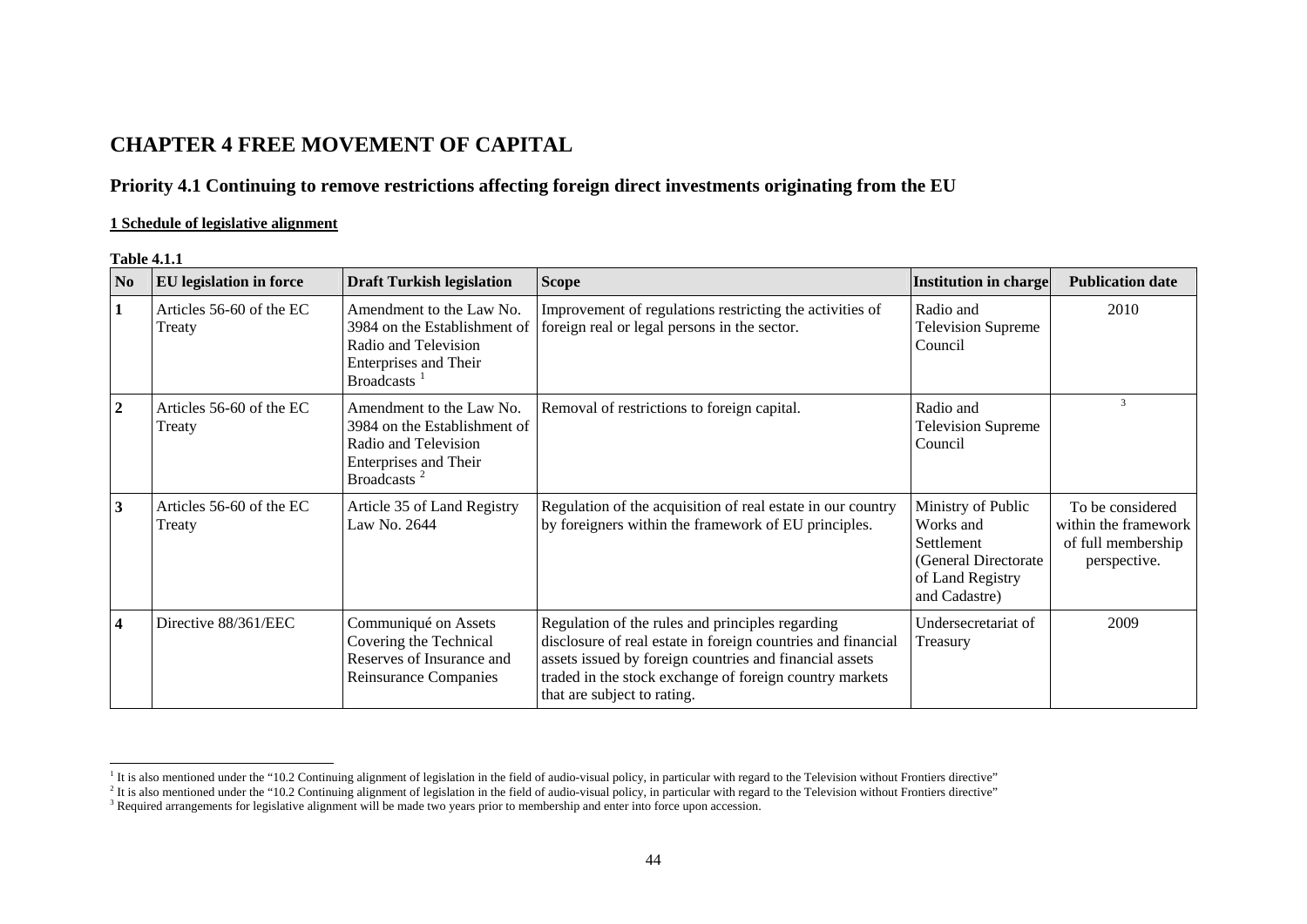| N <sub>0</sub> | <b>EU</b> legislation in force | <b>Draft Turkish legislation</b>                                                                                                                                                            | <b>Scope</b>                                                                           | <b>Institution in charge</b>                                                                                           | <b>Publication date</b> |
|----------------|--------------------------------|---------------------------------------------------------------------------------------------------------------------------------------------------------------------------------------------|----------------------------------------------------------------------------------------|------------------------------------------------------------------------------------------------------------------------|-------------------------|
| 5              | Directive 88/361/EEC           | Law Amending the Insurance<br>Law <sup>4</sup>                                                                                                                                              | Harmonization with rules such as the EU passport and<br>Home Member State supervision. | Undersecretariat of<br>Treasury                                                                                        |                         |
| 6              | Directive 88/361/EEC           | <b>Implementing Regulation</b><br>Amending the Implementing<br>Regulation on the<br><b>Establishment and Operation</b><br>Principles of Insurance and<br>Reinsurance Companies <sup>6</sup> | Harmonization with rules such as the EU passport and<br>Home Member State supervision. | Undersecretariat of<br>Treasury                                                                                        |                         |
| 7              | Directive 88/361/EEC           | Decision of Council of<br>Ministers on the Operation of<br>Foreign Insurance and<br>Reinsurance Companies in<br>Turkey <sup>8</sup>                                                         | Harmonization with rules such as the EU passport and<br>Home Member State supervision. | Undersecretariat of<br>Treasury                                                                                        | 9                       |
| 8              | Directive No. 88/361/EEC       | Amendment to the<br>Electricity Market Law No.<br>4628                                                                                                                                      | Removal of restriction imposed on foreign capital.                                     | Ministry of Energy<br>and Natural<br>Resources,<br>Privatization<br>Administration,<br>Undersecretariat of<br>Treasury | 10                      |

<span id="page-1-0"></span><sup>&</sup>lt;sup>4</sup> It is also mentioned under the "Priority 9.1 Continuing alignment with the new capital requirements for credit institutions and investment firms and with the other related directives (deposit guarantee scheme, winding up and reorganisation, financial conglomerates, bank accounts)".

<sup>&</sup>lt;sup>5</sup> Required arrangements for legislative alignment will be made two years prior to membership and enter into force upon accession.

<span id="page-1-1"></span> $\epsilon$  It is also mentioned under the "Priority 9.1 Continuing alignment with the new capital requirements for credit institutions and investment firms and with the other related directives (deposit guarantee scheme, windin up and reorganisation, financial conglomerates, bank accounts)".

 $<sup>7</sup>$  Required arrangements for legislative alignment will be made two years prior to membership and enter into force upon accession.</sup>

<span id="page-1-2"></span><sup>&</sup>lt;sup>8</sup> It is also mentioned under the "Priority 9.1 Continuing alignment with the new capital requirements for credit institutions and investment firms and with the other related directives (deposit guarantee scheme, winding up and reorganisation, financial conglomerates, bank accounts)".

<sup>&</sup>lt;sup>9</sup> Required arrangements for legislative alignment will be made two years prior to membership and enter into force upon accession.

<span id="page-1-3"></span><sup>&</sup>lt;sup>10</sup> Required arrangements for legislative alignment will be made two years prior to membership and enter into force upon accession.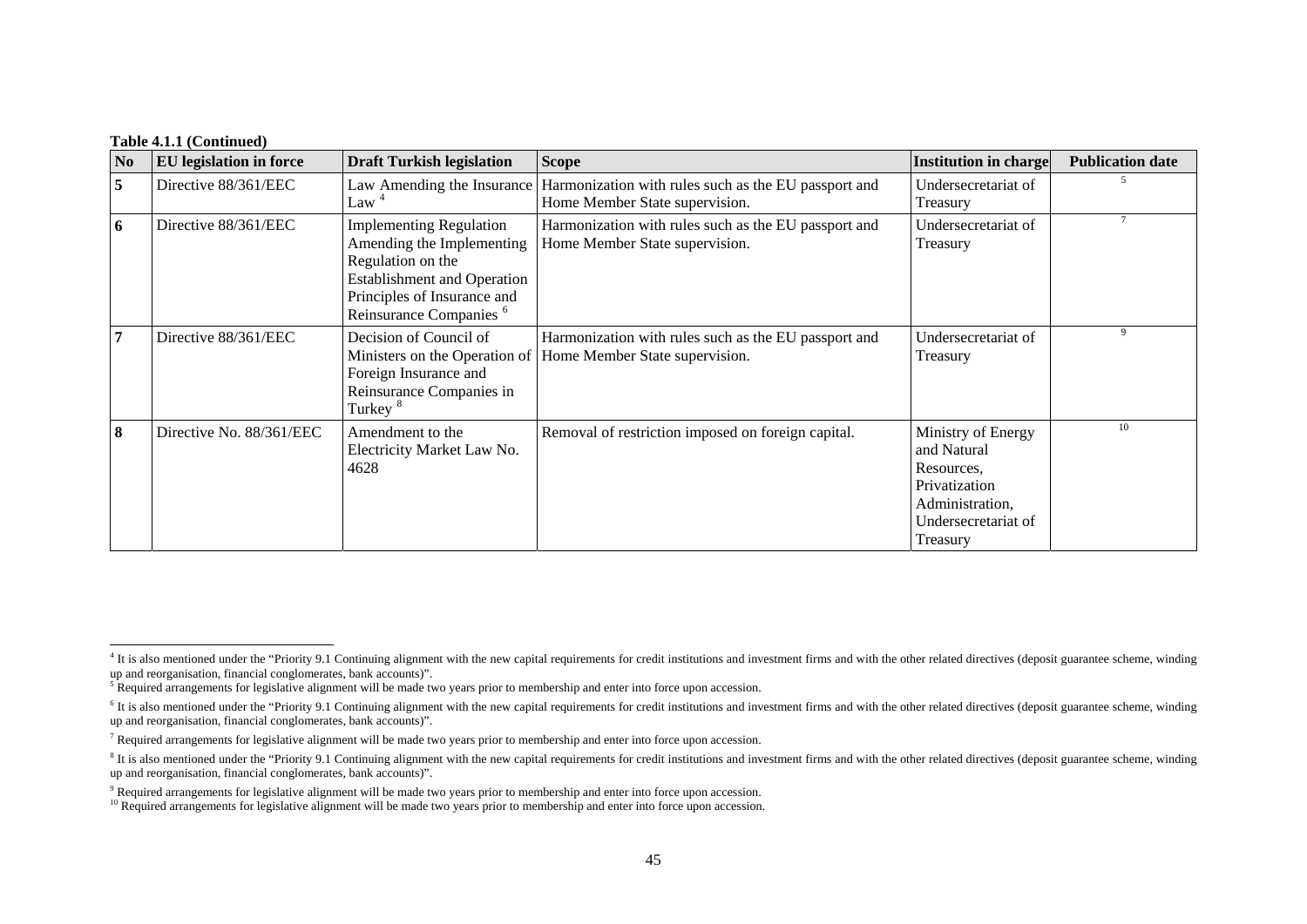| N <sub>0</sub>   | <b>EU</b> legislation in force | <b>Draft Turkish legislation</b>                                                                                                         | <b>Scope</b>                                                                                                                                                                                                                                                                                                                                                                                                                                    | <b>Institution in charge</b>             | <b>Publication date</b> |
|------------------|--------------------------------|------------------------------------------------------------------------------------------------------------------------------------------|-------------------------------------------------------------------------------------------------------------------------------------------------------------------------------------------------------------------------------------------------------------------------------------------------------------------------------------------------------------------------------------------------------------------------------------------------|------------------------------------------|-------------------------|
| $\boldsymbol{9}$ | Directive No. 88/361/EEC       | Implementing Regulation on<br>Airports Ground handling<br>$(SHY-22)^{11}$                                                                | Annulment of the limitation that the majority of those who<br>administrate and represent the ground handling service<br>providers, which will get Group A (for providing all or<br>compulsory ground handling services) or Group C Licenses<br>(for providing uncompulsory ground handling services), must<br>be Turkish citizen and in the main contract of the company,<br>majority of the votes must be held by the Turkish<br>shareholders. | Directorate General<br>of Civil Aviation | 2009                    |
| 10               | Directive No. 88/361/EEC       | Law Amending the Decree<br>Law No. 91 on Stock<br>Exchanges $12$                                                                         | Removal of restrictions to capital movements in relation<br>to the listing of foreign securities.                                                                                                                                                                                                                                                                                                                                               | <b>Capital Markets</b><br>Board          | 2009-2010               |
| 11               | Directive No. 88/361/EEC       | Amendment to the<br>Implementing Regulation on<br>the Establishment and<br><b>Working Principles of Stock</b><br>Exchanges <sup>13</sup> | Removal of restrictions to foreign capital movements in<br>relation to the listing of foreign securities.                                                                                                                                                                                                                                                                                                                                       | <b>Capital Markets</b><br>Board          | 2010                    |
| 12               | Directive No. 88/361/EEC       | Amendment to the<br><b>Implementing Regulation on</b><br>the Istanbul Stock Exchange<br>Listing Regulation $14$                          | Removal of restrictions to capital movements in relation<br>to the listing of foreign securities.                                                                                                                                                                                                                                                                                                                                               | Capital Markets<br>Board                 | 2009                    |

<span id="page-2-0"></span> $11$  It is also mentioned under the "Priority 14.3 In the field of aviation, working towards a technical solution to ensure the necessary communication in order to guarantee the appropriate level of air safety in the Sout Eastern Mediterranean region. Engagement in a process towards the recognition of "Community designation" and providing a clear strategy for the progressive alignment to the acquis on the Single European Sky. Alignment with, and implement, the relevant provisions and specificities of the European Civil Aviation Conference's policy statement in the field of civil aviation security"

<span id="page-2-1"></span><sup>&</sup>lt;sup>12</sup> It is also mentioned under the "Priority 9.2 Strengthening prudential and supervisory standards both in banking and in the non-bank financial sector including establishment of an independent regulatory and supervisory authority".

<span id="page-2-2"></span><sup>&</sup>lt;sup>13</sup> It is also mentioned under the "Priority 9.2 Strengthening prudential and supervisory standards both in banking and in the non-bank financial sector including establishment of an independent regulatory and supervisory authority".

<span id="page-2-3"></span><sup>&</sup>lt;sup>14</sup> It is also mentioned under the "Priority 9.2 Strengthening prudential and supervisory standards both in banking and in the non-bank financial sector including establishment of an independent regulatory and supervisory authority".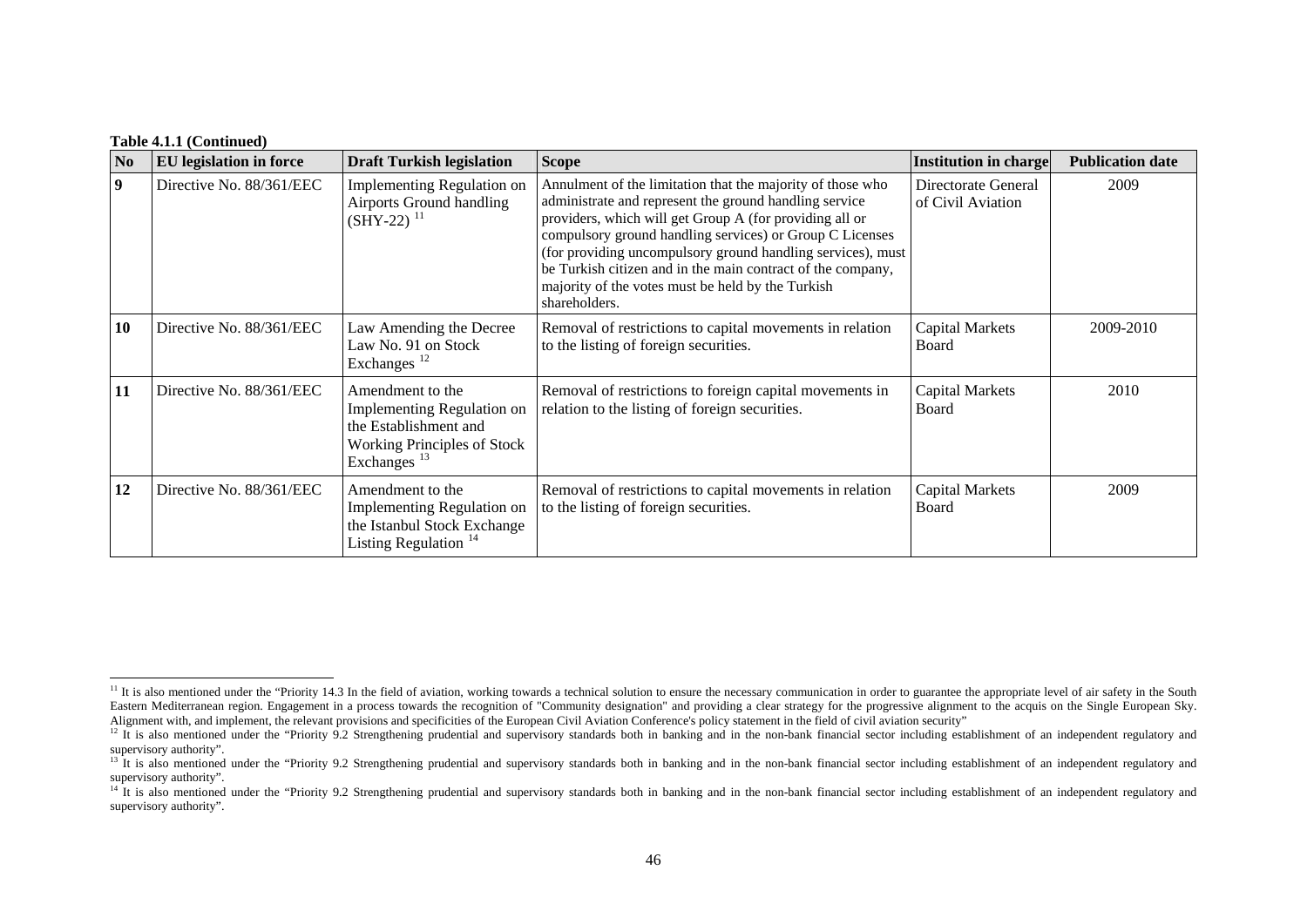| No | EU legislation in force  | <b>Draft Turkish legislation</b>                                                                                                    | <b>Scope</b>                                                                                                                                                                                                                                                                                                                                                                                                                                                                                                                                                                                                                                                                                                                                           | <b>Institution in charge</b>    | <b>Publication date</b> |
|----|--------------------------|-------------------------------------------------------------------------------------------------------------------------------------|--------------------------------------------------------------------------------------------------------------------------------------------------------------------------------------------------------------------------------------------------------------------------------------------------------------------------------------------------------------------------------------------------------------------------------------------------------------------------------------------------------------------------------------------------------------------------------------------------------------------------------------------------------------------------------------------------------------------------------------------------------|---------------------------------|-------------------------|
| 13 | Directive No. 88/361/EEC | Amendment to the<br>Communiqué Series III No.<br>20 on the Registration and<br>Sale of Foreign Capital<br><b>Market Instruments</b> | Removal of restrictions to capital movements in relation<br>to the issue and sale of foreign capital market instruments.<br>In cases where the relevant EU legislation includes<br>provisions that can only be implemented upon full<br>membership, such as provisions based on the single<br>passport principle, alignment shall be achieved by taking<br>into account reciprocity and third country rules. In cases<br>where amendments create an undue burden on markets,<br>programs and transition periods shall be adopted for the<br>gradual completion of amendments. It is planned to<br>achieve full alignment in this context one year prior to full<br>membership with the related provisions entering into force<br>upon full membership. | <b>Capital Markets</b><br>Board | 15                      |

<span id="page-3-0"></span><sup>&</sup>lt;sup>15</sup> Required arrangements for legislative alignment will be made two years prior to membership and enter into force upon accession.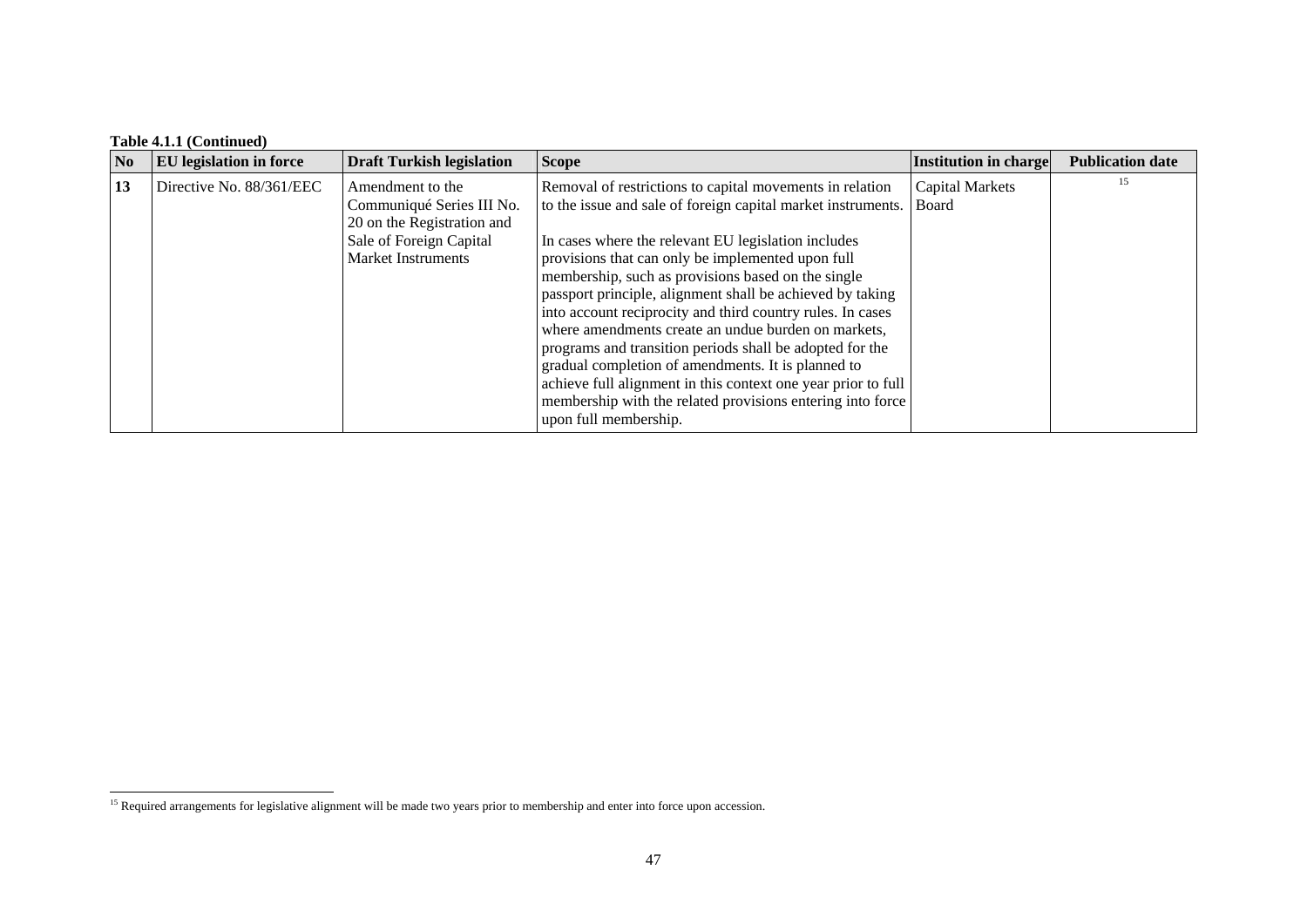| N <sub>0</sub> | <b>EU</b> legislation in force | <b>Draft Turkish legislation</b>                                                                                                            | <b>Scope</b>                                                                                                                                                                                                                                                                                                                                                                                                                                                                                                                                                                                                                                                                                                                                                                              | <b>Institution in charge</b>    | <b>Publication date</b> |
|----------------|--------------------------------|---------------------------------------------------------------------------------------------------------------------------------------------|-------------------------------------------------------------------------------------------------------------------------------------------------------------------------------------------------------------------------------------------------------------------------------------------------------------------------------------------------------------------------------------------------------------------------------------------------------------------------------------------------------------------------------------------------------------------------------------------------------------------------------------------------------------------------------------------------------------------------------------------------------------------------------------------|---------------------------------|-------------------------|
| 14             | Directive No. 88/361/EEC       | Amendment to the<br>Communiqué Series VII No.<br>14 on the Registration and<br>Sale of Foreign Mutual Fund<br>Certificates of Participation | Removal of restrictions to capital movements in relation to<br>the issue and sale of foreign investment fund shares.<br>In cases where the relevant EU legislation includes<br>provisions that can only be implemented upon full<br>membership, such as provisions based on the single<br>passport principle, alignment shall be achieved by taking<br>into account reciprocity and third country rules. In cases<br>where amendments create an undue burden on markets,<br>programs and transition periods shall be adopted for the<br>gradual completion of amendments. It is planned to<br>achieve full alignment in this context one year prior to full<br>membership with the related provisions entering into force<br>upon full membership.                                        | Capital Markets<br><b>Board</b> | 16                      |
| 15             | Directive No. 88/361/EEC       | Amendment to the<br>on Regarding Principles on<br><b>Intermediary Activities and</b><br><b>Intermediary Institutions</b>                    | Removal of restrictions to capital movements in relation to<br>Communiqué Series V No. 46 the establishment of branches by foreign intermediary<br>institutions.<br>Amendments in relation to the removal of the limits on the<br>number of brokerage houses shall be made by taking into<br>account their effects on the markets. Alignment with<br>regard to, single passport rules that allow institutions to<br>establish branches within the Community upon the<br>authorisation by their Home Member States, alignment<br>shall be achieved by taking into account reciprocity and<br>third country rules. It is planned to achieve full alignment<br>in this context one year prior to full membership with the<br>related provisions entering into force upon full<br>membership. | Capital Markets<br>Board        | 17                      |

<span id="page-4-0"></span> $16$  Required arrangements for legislative alignment will be made two years prior to membership and enter into force upon accession.

<span id="page-4-1"></span><sup>&</sup>lt;sup>17</sup> Required arrangements for legislative alignment will be made two years prior to membership and enter into force upon accession.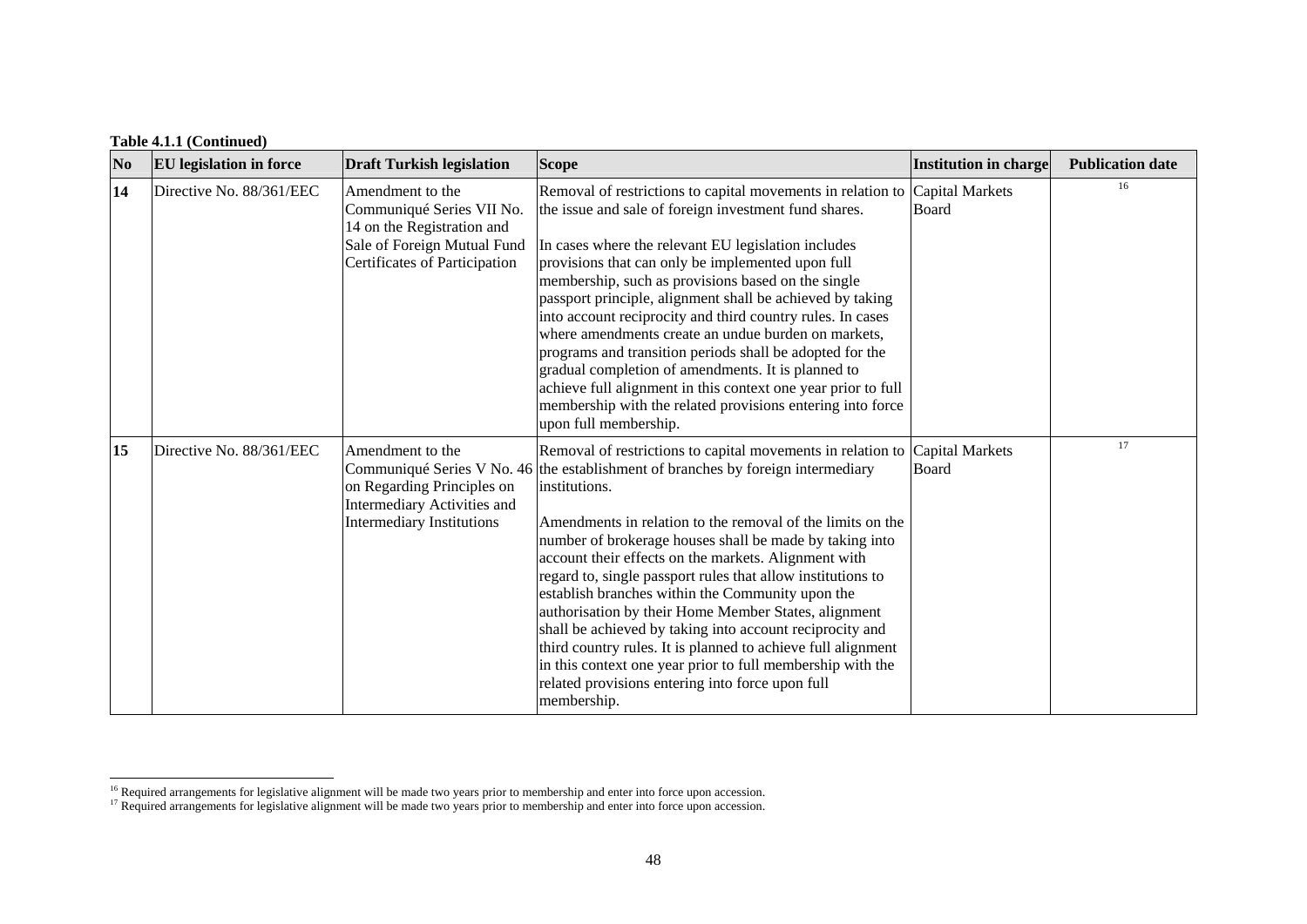### **2 Schedule of institutional capacity building requirements necessary for legislative approximation and implementation**

No institutional capacity building requirement is envisaged under this priority at this stage.

#### **3 Financial requirements and resources**

No financial requirement is envisaged under this priority at this stage.